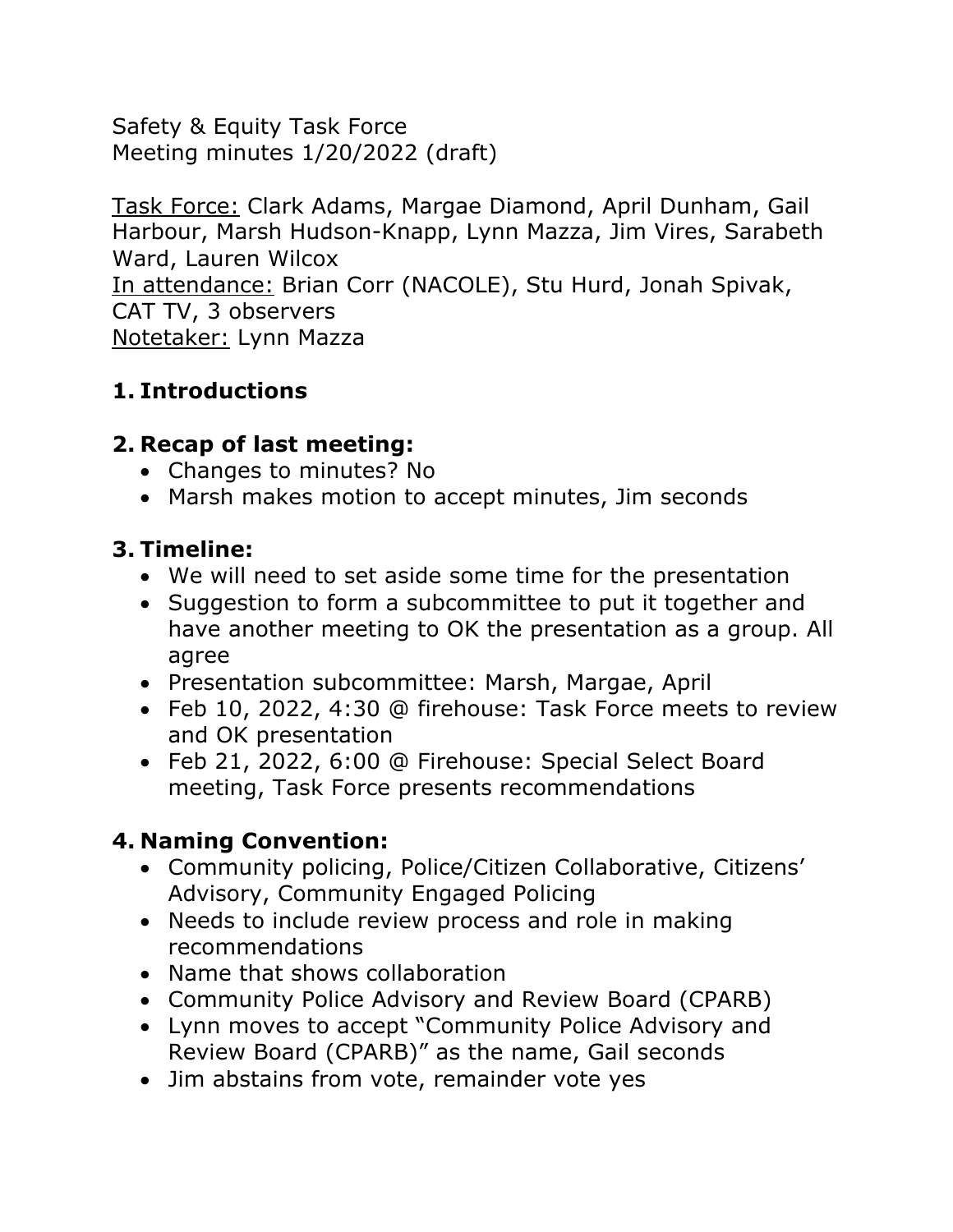### **6. Complaint Process:**

• Marsh moves to go through whole document and address complaint process section when we get to it, April Seconds, All agree

### **7. Final Document:**

- Add officer discretion wording?
- Needs to have a policy in place to address retaliatory practices in terms of discretion (occurs later in document)
- Change to "substance misuse disorder" throughout
- Compliance with Rule 13 is already monitored by the Criminal Justice Counsel, but want to keep wording to refer Board to this rule
- How does Board keep track of informal complaints?
- BPD create an intake tracking form to track and respond to informal complaints
- Discussion of whether police can gather data on protected classes. Reference to Fair and impartial policing and list of protected classes struck
- No other Boards have to sign confidentiality contracts, that wording is struck
- Wording clarified around how community resource groups can participate in Board meetings and activities
- Timeline specifics removed, replaced with recommendation that Board and BPD work together to develop complaint and other reporting timelines

Marsh makes motion to extend meeting by 1/2 hour, Clark seconds, we all agree. After short break we reconvene

- Clarified wording around time limits
- Removed wording around review process of formal complaints
- Took out "information managers" section altogether
- Do we need to direct BPD to amend their investigations?
- This shouldn't impact their internal investigations because review happens after internal investigation